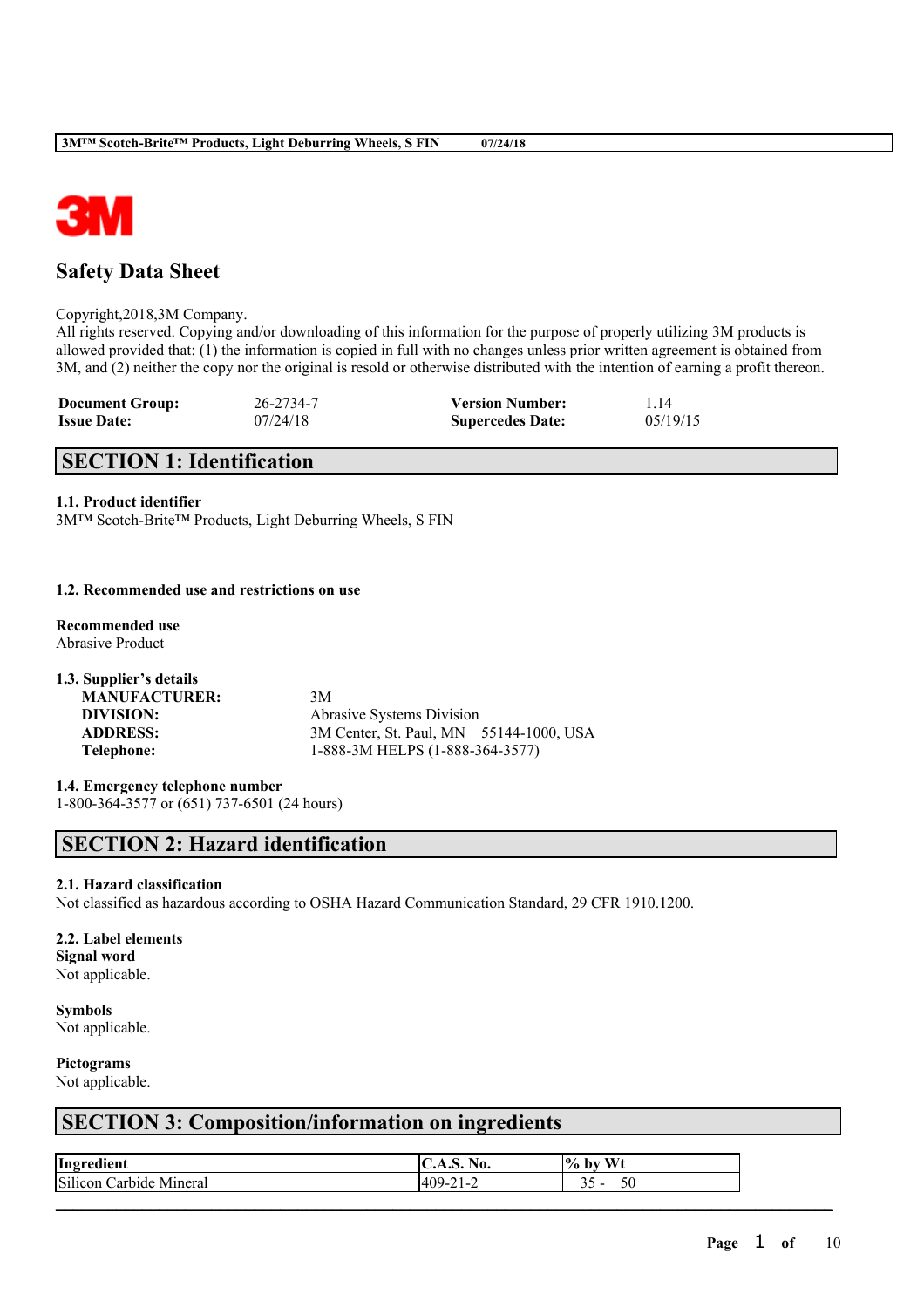# **3M™ Scotch-Brite™ Products, Light Deburring Wheels, S FIN 07/24/18**

| Talc             | 14807-96-6    | $5 - 10$      |
|------------------|---------------|---------------|
| Lubricant        | 4485-12-5     | $0.5 - 5$     |
| Lubricant        | Trade Secret* | $0.1 - 0.5$   |
| Quartz Silica    | 14808-60-7    | $0.01 - 0.20$ |
| Titanium Dioxide | 13463-67-7    | $0 - 0.15$    |
| Cured Resin      | Mixture       | $20 - 45$     |
| Nylon Fiber      | Mixture       | $5 - 20$      |
| Fiberglass Core  | Mixture       | $0.5 - 5$     |

\*The specific chemical identity and/or exact percentage (concentration) of this composition has been withheld as a trade secret.

# **SECTION 4: First aid measures**

# **4.1. Description of first aid measures**

### **Inhalation:**

Remove person to fresh air. If you feel unwell, get medical attention.

### **Skin Contact:**

Wash with soap and water. If signs/symptoms develop, get medical attention.

### **Eye Contact:**

Flush with large amounts of water. Remove contact lenses if easy to do. Continue rinsing. If signs/symptoms persist, get medical attention.

#### **If Swallowed:**

No need for first aid is anticipated.

# **4.2. Most important symptoms and effects, both acute and delayed**

See Section 11.1. Information on toxicological effects.

# **4.3. Indication of any immediate medical attention and special treatment required**

Not applicable

# **SECTION 5: Fire-fighting measures**

# **5.1. Suitable extinguishing media**

In case of fire: Use a fire fighting agent suitable for ordinary combustible material such as water or foam to extinguish.

# **5.2. Special hazards arising from the substance or mixture**

None inherent in this product.

# **Hazardous Decomposition or By-Products**

**Substance Condition**

Carbon monoxide During Combustion Carbon dioxide During Combustion

# **5.3. Special protective actions for fire-fighters**

Wear full protective clothing, including helmet, self-contained, positive pressure or pressure demand breathing apparatus, bunker coat and pants, bands around arms, waist and legs, face mask, and protective covering for exposed areas of the head.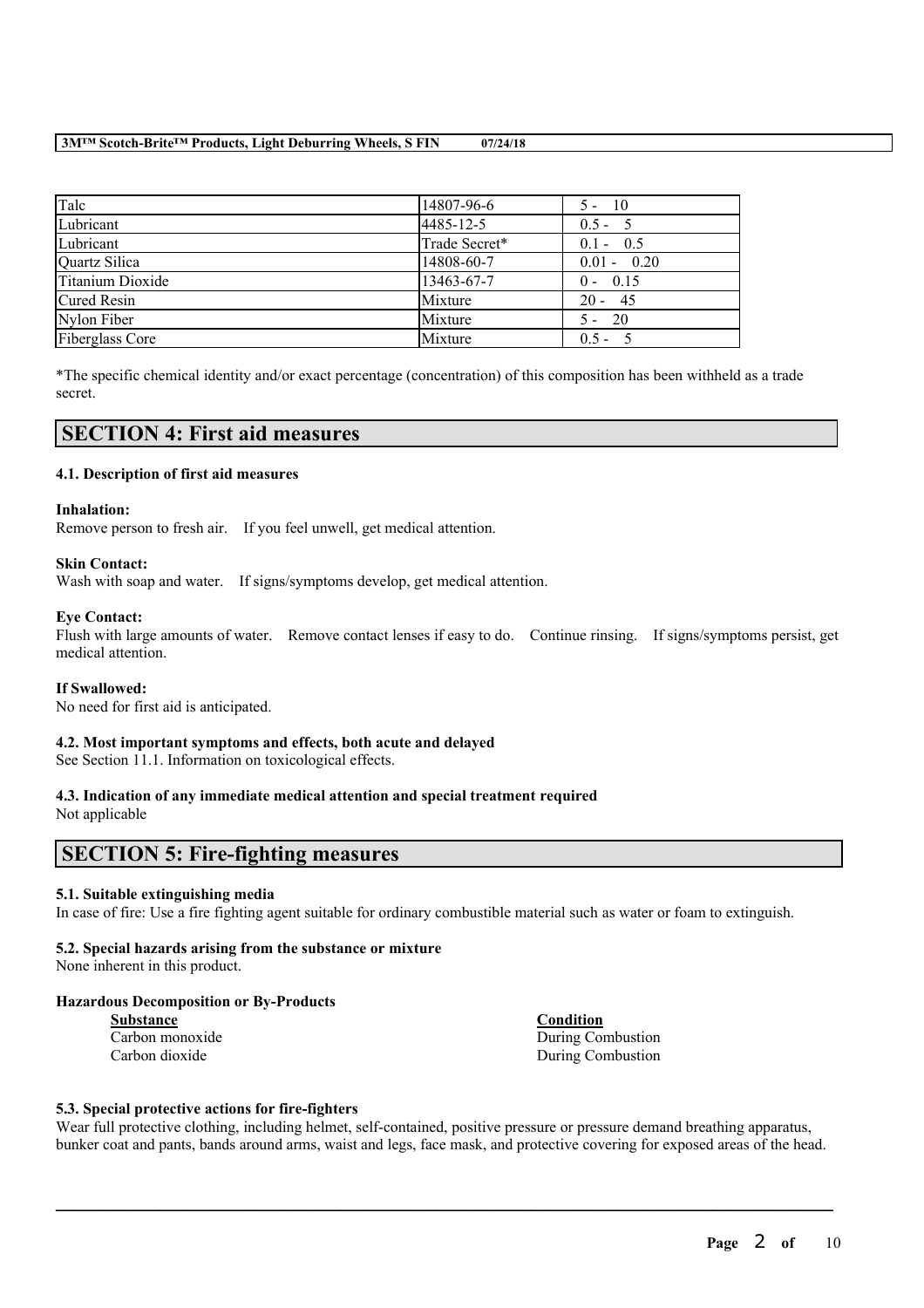# **SECTION 6: Accidental release measures**

# **6.1. Personal precautions, protective equipment and emergency procedures**

Observe precautions from other sections.

# **6.2. Environmental precautions**

Not applicable.

#### **6.3. Methods and material for containment and cleaning up** Not applicable.

# **SECTION 7: Handling and storage**

# **7.1. Precautions for safe handling**

For industrial or professional use only. Avoid breathing of dust created by sanding, grinding or machining. Damaged product can break apart during use and cause serious injury to face or eyes. Check product for damage such as cracks or nicks prior to use. Replace if damaged. Always wear eye and face protection when working at sanding or grinding operations or when near such operations. Combustible dust may form by action of this product on another material (substrate). Dust generated from the substrate during use of this product may be explosive if in sufficient concentration with an ignition source. Dust deposits should not be allowed to accumulate on surfaces because of the potential for secondary explosions.

# **7.2. Conditions for safe storage including any incompatibilities**

No special storage requirements.

# **SECTION 8: Exposure controls/personal protection**

# **8.1. Control parameters**

# **Occupational exposure limits**

If a component is disclosed in section 3 but does not appear in the table below, an occupational exposure limit is not available for the component.

| Ingredient                                                       | <b>C.A.S. No.</b> | <b>Agency</b> | Limit type                              | <b>Additional Comments</b> |
|------------------------------------------------------------------|-------------------|---------------|-----------------------------------------|----------------------------|
| <b>Titanium Dioxide</b>                                          | 13463-67-7        | <b>ACGIH</b>  | $TWA:10$ mg/m $3$                       | A4: Not class. as human    |
|                                                                  |                   |               |                                         | carcin                     |
| <b>Titanium Dioxide</b>                                          | 13463-67-7        | <b>OSHA</b>   | TWA(as total dust): $15 \text{ mg/m}$ 3 |                            |
| Talc                                                             | 14807-96-6        | <b>ACGIH</b>  | TWA(respirable fraction):2              | A4: Not class. as human    |
|                                                                  |                   | mg/m3         |                                         | carcin                     |
| Talc                                                             | 14807-96-6        | <b>OSHA</b>   | TWA:2 $mg/m3$                           |                            |
| Quartz Silica                                                    | 14808-60-7        | <b>ACGIH</b>  | TWA(respirable                          | A2: Suspected human        |
|                                                                  |                   |               | fraction):0.025 mg/m3                   | carcin.                    |
| Quartz Silica                                                    | 14808-60-7        | <b>OSHA</b>   | TWA Table Z-                            |                            |
|                                                                  |                   |               | $1$ (respirable): $0.05$                |                            |
|                                                                  |                   |               | mg/m3; TWA Table Z-                     |                            |
|                                                                  |                   |               | $3$ (respirable):0.1 mg/m $3$           |                            |
| Silicon Carbide Mineral                                          | $409 - 21 - 2$    | <b>OSHA</b>   | TWA(as total dust):15                   |                            |
|                                                                  |                   |               | mg/m3;TWA(respirable                    |                            |
|                                                                  |                   |               | fraction): $5 \text{ mg/m}$ 3           |                            |
| <b>STEARATES</b>                                                 | 4485-12-5         | <b>ACGIH</b>  | TWA(inhalable fraction):10              | A4: Not class. as human    |
|                                                                  |                   |               | mg/m3;TWA(respirable                    | carcin                     |
|                                                                  |                   |               | fraction): $3 \text{ mg/m}$             |                            |
| Lubricant                                                        | Trade             | <b>OSHA</b>   | TWA(as mist):5                          |                            |
|                                                                  | Secret            |               | mg/m3;TWA:2000 mg/m3(500                |                            |
|                                                                  |                   |               | ppm)                                    |                            |
| ACGIH: American Conference of Governmental Industrial Hygienists |                   |               |                                         |                            |

 $\mathcal{L}_\mathcal{L} = \mathcal{L}_\mathcal{L} = \mathcal{L}_\mathcal{L} = \mathcal{L}_\mathcal{L} = \mathcal{L}_\mathcal{L} = \mathcal{L}_\mathcal{L} = \mathcal{L}_\mathcal{L} = \mathcal{L}_\mathcal{L} = \mathcal{L}_\mathcal{L} = \mathcal{L}_\mathcal{L} = \mathcal{L}_\mathcal{L} = \mathcal{L}_\mathcal{L} = \mathcal{L}_\mathcal{L} = \mathcal{L}_\mathcal{L} = \mathcal{L}_\mathcal{L} = \mathcal{L}_\mathcal{L} = \mathcal{L}_\mathcal{L}$ 

**Page** 3 **of** 10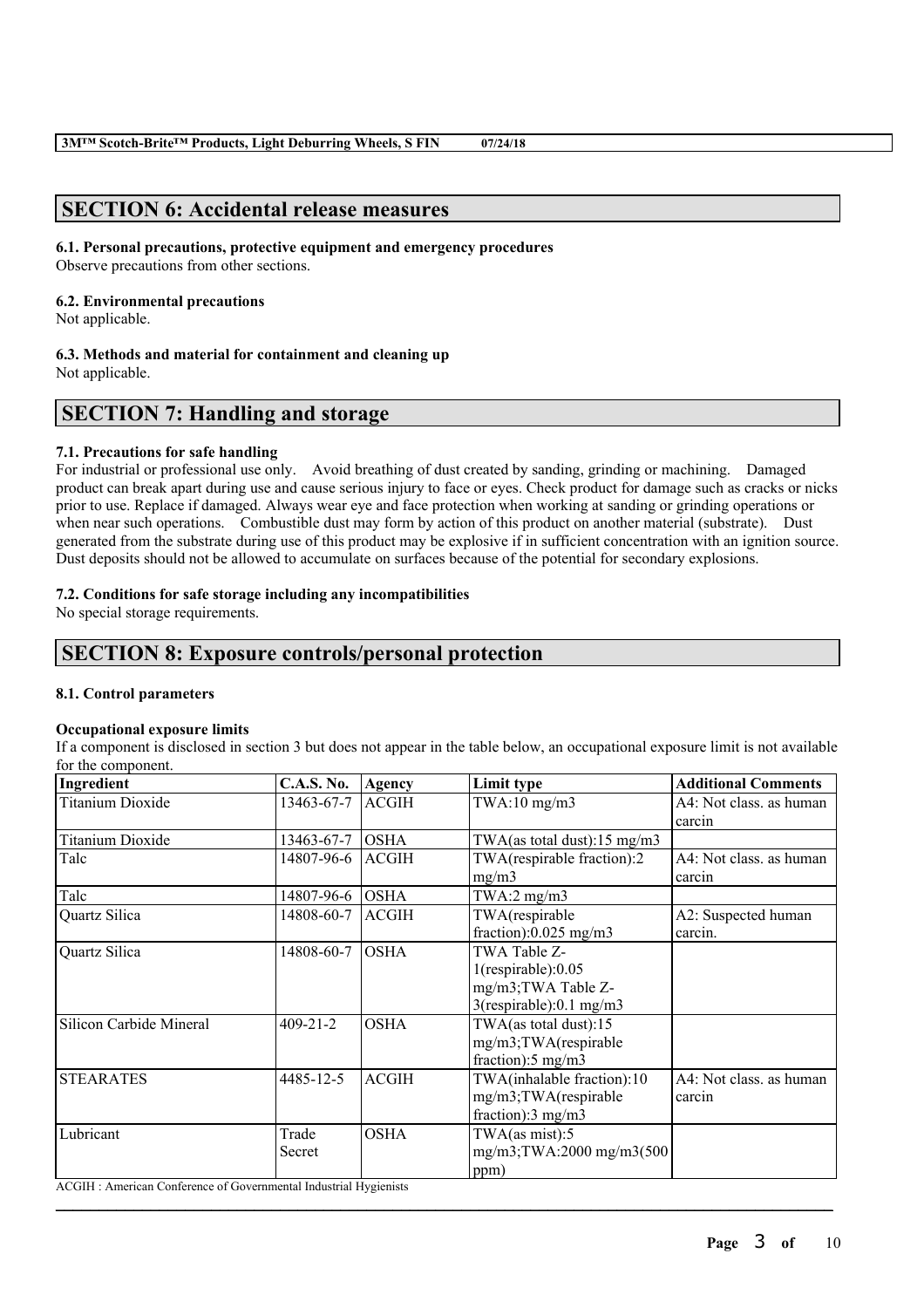AIHA : American Industrial Hygiene Association CMRG : Chemical Manufacturer's Recommended Guidelines OSHA : United States Department of Labor - Occupational Safety and Health Administration TWA: Time-Weighted-Average STEL: Short Term Exposure Limit CEIL: Ceiling

#### **8.2. Exposure controls**

#### **8.2.1. Engineering controls**

Provide appropriate local exhaust ventilation for sanding, grinding or machining. Use general dilution ventilation and/or local exhaust ventilation to control airborne exposures to below relevant Exposure Limits and/or control dust/fume/gas/mist/vapors/spray. If ventilation is not adequate, use respiratory protection equipment. Warning: Excessive operating speed or generation of extreme heat may result in harmful emissions. Use local exhaust ventilation. Provide local exhaust at process emission sources to control exposure near the source and to prevent the escape of dust into the work area. Ensure that dust-handling systems (such as exhaust ducts, dust collectors, vessels, and processing equipment) are designed in a manner to prevent the escape of dust into the work area (i.e., there is no leakage from the equipment).

### **8.2.2. Personal protective equipment (PPE)**

## **Eye/face protection**

To minimize the risk of injury to face and eyes, always wear eye and face protection when working at sanding or grinding operations or when near such operations. Select and use eye/face protection to prevent contact based on the results of an exposure assessment. The following eye/face protection(s) are recommended: Safety Glasses with side shields

#### **Skin/hand protection**

Wear appropriate gloves to minimize risk of injury to skin from contact with dust or physical abrasion from grinding or sanding.

#### **Respiratory protection**

Assess exposure concentrations of all materials involved in the work process. Consider material being abraded when determining the appropriate respiratory protection. Select and use appropriate respirators to prevent inhalation overexposure. An exposure assessment may be needed to decide if a respirator is required. If a respirator is needed, use respirators as part of a full respiratory protection program. Based on the results of the exposure assessment, select from the following respirator type(s) to reduce inhalation exposure:

 $\mathcal{L}_\mathcal{L} = \mathcal{L}_\mathcal{L} = \mathcal{L}_\mathcal{L} = \mathcal{L}_\mathcal{L} = \mathcal{L}_\mathcal{L} = \mathcal{L}_\mathcal{L} = \mathcal{L}_\mathcal{L} = \mathcal{L}_\mathcal{L} = \mathcal{L}_\mathcal{L} = \mathcal{L}_\mathcal{L} = \mathcal{L}_\mathcal{L} = \mathcal{L}_\mathcal{L} = \mathcal{L}_\mathcal{L} = \mathcal{L}_\mathcal{L} = \mathcal{L}_\mathcal{L} = \mathcal{L}_\mathcal{L} = \mathcal{L}_\mathcal{L}$ 

Half facepiece or full facepiece air-purifying respirator suitable for particulates

For questions about suitability for a specific application, consult with your respirator manufacturer.

# **SECTION 9: Physical and chemical properties**

#### **9.1. Information on basic physical and chemical properties**

| <b>General Physical Form:</b> | Solid                  |
|-------------------------------|------------------------|
| Odor, Color, Grade:           | Solid Abrasive Product |
| <b>Odor threshold</b>         | Not Applicable         |
| pН                            | Not Applicable         |
| <b>Melting point</b>          | Not Applicable         |
| <b>Boiling Point</b>          | Not Applicable         |
| <b>Flash Point</b>            | Not Applicable         |
| <b>Evaporation rate</b>       | Not Applicable         |
| Flammability (solid, gas)     | Not Classified         |
| <b>Flammable Limits(LEL)</b>  | Not Applicable         |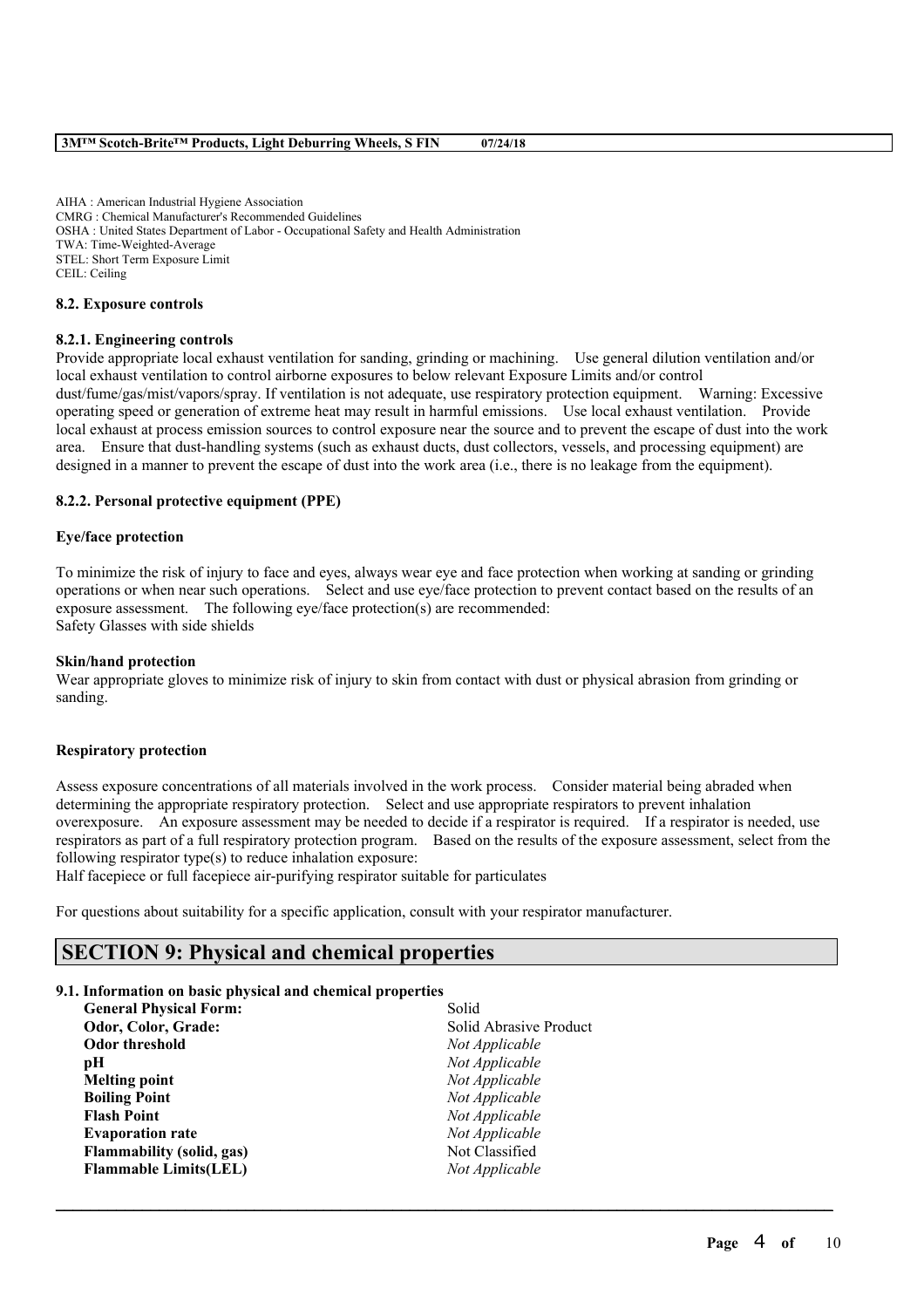| Not Applicable    |
|-------------------|
| Not Applicable    |
| Not Applicable    |
| Not Applicable    |
| Not Applicable    |
| Not Applicable    |
| Not Applicable    |
| Not Applicable    |
| Not Applicable    |
| Not Applicable    |
| Not Applicable    |
| No Data Available |
| Not Applicable    |
|                   |

# **SECTION 10: Stability and reactivity**

### **10.1. Reactivity**

This material is considered to be non reactive under normal use conditions.

### **10.2. Chemical stability**

Stable.

# **10.3. Possibility of hazardous reactions**

Hazardous polymerization will not occur.

**10.4. Conditions to avoid** None known.

# **10.5. Incompatible materials**

None known.

# **10.6. Hazardous decomposition products**

None known.

Refer to section 5.2 for hazardous decomposition products during combustion.

Under recommended usage conditions, hazardous decomposition products are not expected. Hazardous decomposition products may occur as a result of oxidation, heating, or reaction with another material.

# **SECTION 11: Toxicological information**

The information below may not be consistent with the material classification in Section 2 if specific ingredient **classifications are mandated by a competent authority. In addition, toxicological data on ingredients may not be** reflected in the material classification and/or the signs and symptoms of exposure, because an ingredient may be present below the threshold for labeling, an ingredient may not be available for exposure, or the data may not be **relevant to the material as a whole.**

 $\mathcal{L}_\mathcal{L} = \mathcal{L}_\mathcal{L} = \mathcal{L}_\mathcal{L} = \mathcal{L}_\mathcal{L} = \mathcal{L}_\mathcal{L} = \mathcal{L}_\mathcal{L} = \mathcal{L}_\mathcal{L} = \mathcal{L}_\mathcal{L} = \mathcal{L}_\mathcal{L} = \mathcal{L}_\mathcal{L} = \mathcal{L}_\mathcal{L} = \mathcal{L}_\mathcal{L} = \mathcal{L}_\mathcal{L} = \mathcal{L}_\mathcal{L} = \mathcal{L}_\mathcal{L} = \mathcal{L}_\mathcal{L} = \mathcal{L}_\mathcal{L}$ 

**11.1. Information on Toxicological effects**

**Signs and Symptoms of Exposure**

# **Substance Condition**

**Page** 5 **of** 10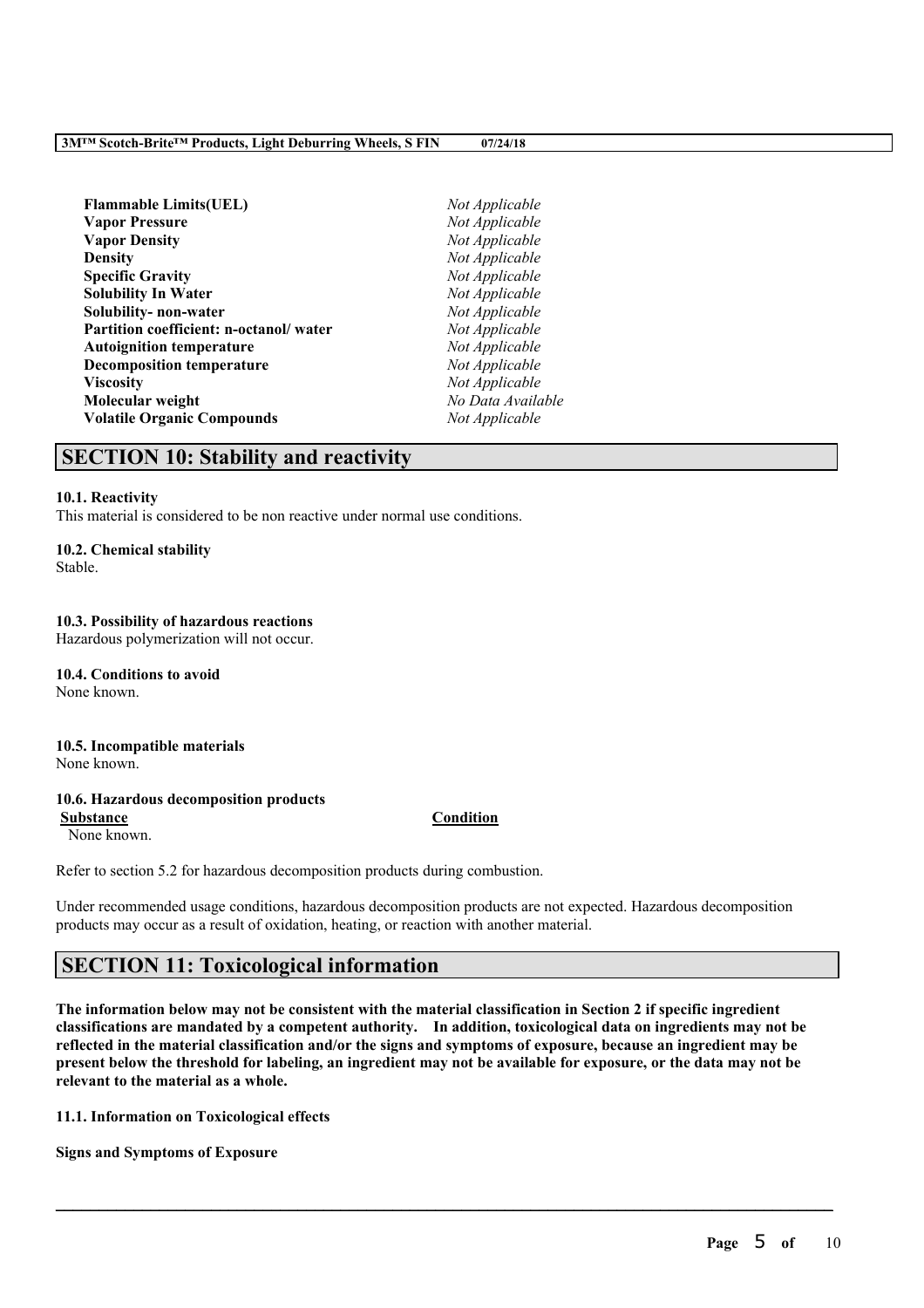#### Based on test data and/or information on the components, this material may produce the following health effects:

#### **Inhalation:**

Dust from grinding, sanding or machining may cause irritation of the respiratory system. Signs/symptoms may include cough, sneezing, nasal discharge, headache, hoarseness, and nose and throat pain.

#### **Skin Contact:**

Mechanical Skin irritation: Signs/symptoms may include abrasion, redness, pain, and itching.

#### **Eye Contact:**

Mechanical eye irritation: Signs/symptoms may include pain, redness, tearing and corneal abrasion.

Dust created by grinding, sanding, or machining may cause eye irritation. Signs/symptoms may include redness, swelling, pain, tearing, and blurred or hazy vision.

#### **Ingestion:**

No known health effects.

#### **Carcinogenicity:**

| Ingredient                  | CAS No.        | <b>Class Description</b>               | Regulation                                  |
|-----------------------------|----------------|----------------------------------------|---------------------------------------------|
| <b>SILICA. CRYS AIRRESP</b> | 14808-60-7     | Known human carcinogen                 | National Toxicology Program Carcinogens     |
| Quartz Silica               | 14808-60-7     | <b>IGrp. 1: Carcinogenic to humans</b> | International Agency for Research on Cancer |
| Silicon Carbide Mineral     | $409 - 21 - 2$ | Grp. 2A: Probable human carc.          | International Agency for Research on Cancer |
| Titanium Dioxide            | 13463-67-7     | Grp. 2B: Possible human carc.          | International Agency for Research on Cancer |

#### **Additional Information:**

This document covers only the 3M product. For complete assessment, when determining the degree of hazard, the material being abraded must also be considered.

This product contains titanium dioxide and quartz (crystalline) silica. Cancer of the lungs has been associated with inhalation of high levels of titanium dioxide in animal studies, and occupational exposure to inhaled quartz silica has been associated with silicosis and lung cancer. No exposure to titanium dioxide or quartz silica is expected during the normal handling and use of this product. Titanium dioxide and quartz silica were not detected when air sampling was conducted during simulated use of similar products containing these substances. Therefore, the health effects associated with titanium dioxide and quartz (crystalline) silica are not expected during the normal use of this product.

### **Toxicological Data**

If a component is disclosed in section 3 but does not appear in a table below, either no data are available for that endpoint or the data are not sufficient for classification.

### **Acute Toxicity**

| Name                    | Route       | <b>Species</b> | Value                                             |
|-------------------------|-------------|----------------|---------------------------------------------------|
| Overall product         | Ingestion   |                | No data available; calculated $ATE > 5,000$ mg/kg |
| Silicon Carbide Mineral | Dermal      | Rat            | $LD50 > 2,000$ mg/kg                              |
| Silicon Carbide Mineral | Ingestion   | Rat            | $LD50 > 2,000$ mg/kg                              |
| Talc                    | Dermal      |                | LD50 estimated to be $> 5,000$ mg/kg              |
| Talc                    | Ingestion   |                | LD50 estimated to be $> 5,000$ mg/kg              |
| Lubricant               | Dermal      |                | LD50 estimated to be $> 5,000$ mg/kg              |
| Lubricant               | Ingestion   | Rat            | $LD50 > 5,000$ mg/kg                              |
| Lubricant               | Dermal      | Rabbit         | $LD50 > 2,000$ mg/kg                              |
| Lubricant               | Ingestion   | Rat            | $LD50 > 5,000$ mg/kg                              |
| Quartz Silica           | Dermal      |                | LD50 estimated to be $>$ 5,000 mg/kg              |
| <b>Ouartz Silica</b>    | Ingestion   |                | LD50 estimated to be $> 5,000$ mg/kg              |
| <b>Titanium Dioxide</b> | Dermal      | Rabbit         | $LD50 > 10,000$ mg/kg                             |
| Titanium Dioxide        | Inhalation- | Rat            | $LC50 > 6.82$ mg/l                                |
|                         | Dust/Mist   |                |                                                   |
|                         | (4 hours)   |                |                                                   |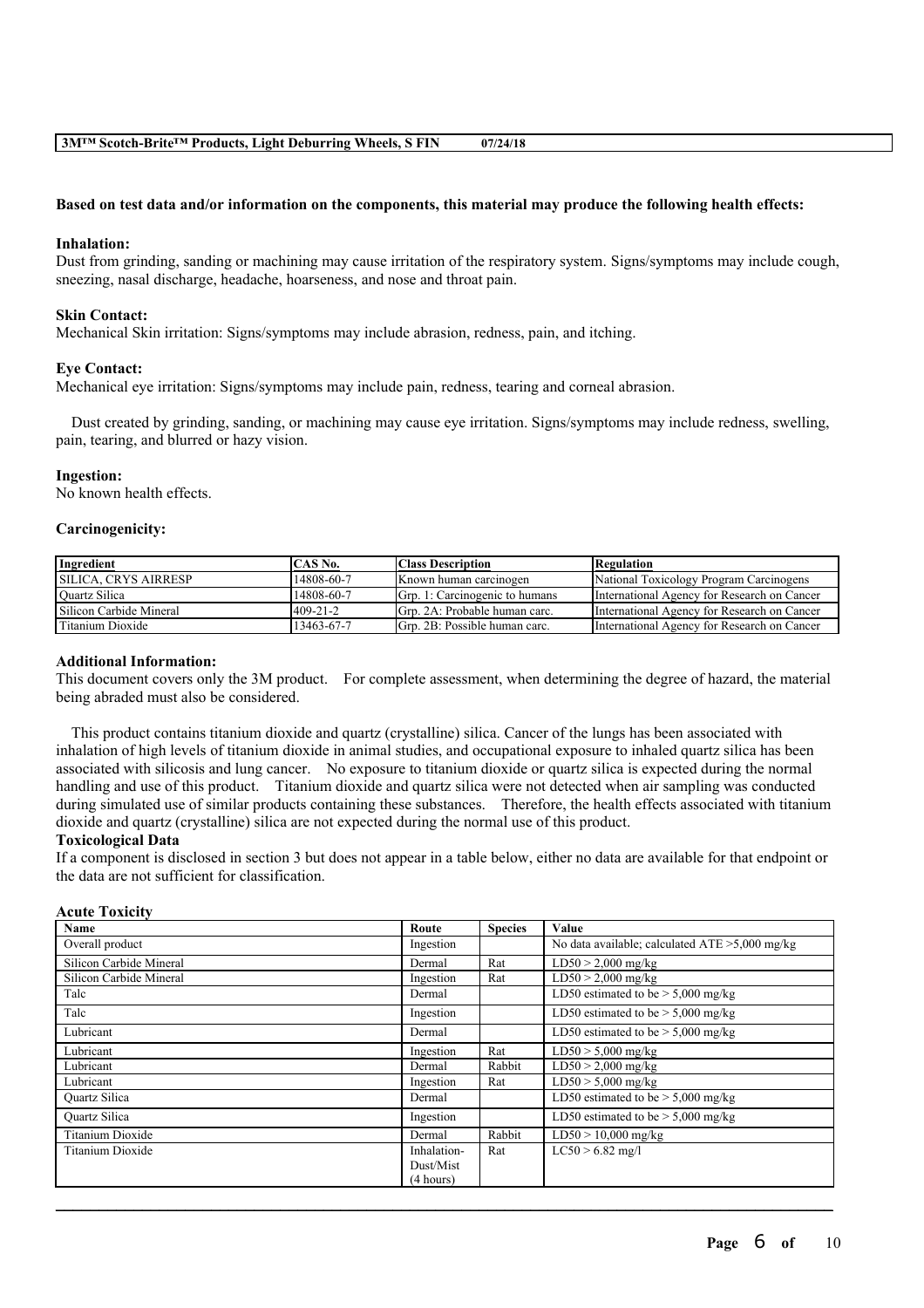# **3M™ Scotch-Brite™ Products, Light Deburring Wheels, S FIN 07/24/18**

| <b>CONTRACTOR</b><br>itanium<br>D <sub>10</sub> x <sub>1</sub> de | stion<br>Inges | Rat | $\Omega$<br>$\sim$<br>้ารเ.<br>mg/kg<br>. VVII.<br>$\mathbf{u}$ |
|-------------------------------------------------------------------|----------------|-----|-----------------------------------------------------------------|
| $-$                                                               |                |     |                                                                 |

ATE = acute toxicity estimate

# **Skin Corrosion/Irritation**

| Name                    | <b>Species</b> | Value                     |
|-------------------------|----------------|---------------------------|
|                         |                |                           |
| Silicon Carbide Mineral | Rat            | No significant irritation |
| Talc                    | Rabbit         | No significant irritation |
| Lubricant               | similar        | No significant irritation |
|                         | compoun        |                           |
|                         | ds             |                           |
| Lubricant               | Rabbit         | Minimal irritation        |
| <b>Ouartz Silica</b>    | Professio      | No significant irritation |
|                         | nal            |                           |
|                         | judgeme        |                           |
|                         | nt             |                           |
| Titanium Dioxide        | Rabbit         | No significant irritation |

# **Serious Eye Damage/Irritation**

| Name                    | <b>Species</b> | Value                     |
|-------------------------|----------------|---------------------------|
|                         |                |                           |
| Silicon Carbide Mineral | Professio      | No significant irritation |
|                         | nal            |                           |
|                         | judgeme        |                           |
|                         | nt             |                           |
| Talc                    | Rabbit         | No significant irritation |
| Lubricant               | similar        | Mild irritant             |
|                         | compoun        |                           |
|                         | ds             |                           |
| Lubricant               | Rabbit         | Mild irritant             |
| Titanium Dioxide        | Rabbit         | No significant irritation |

# **Skin Sensitization**

| Name             | <b>Species</b>   | Value          |
|------------------|------------------|----------------|
| Lubricant        | Guinea           | Not classified |
|                  | pig              |                |
| Titanium Dioxide | Human            | Not classified |
|                  | and              |                |
|                  | $\sim$<br>animal |                |

# **Respiratory Sensitization**

| Name | <b>Species</b><br>. | Value                    |
|------|---------------------|--------------------------|
| Talc | Human               | $\sim$<br>Not classified |

# **Germ Cell Mutagenicity**

| Name                 | Route    | Value                                                                           |
|----------------------|----------|---------------------------------------------------------------------------------|
|                      |          |                                                                                 |
| Talc                 | In Vitro | Not mutagenic                                                                   |
| Talc                 | In vivo  | Not mutagenic                                                                   |
| <b>Ouartz Silica</b> | In Vitro | Some positive data exist, but the data are not<br>sufficient for classification |
| <b>Ouartz Silica</b> | In vivo  | Some positive data exist, but the data are not<br>sufficient for classification |
| Titanium Dioxide     | In Vitro | Not mutagenic                                                                   |
| Titanium Dioxide     | In vivo  | Not mutagenic                                                                   |

# **Carcinogenicity**

| Name      | Route      | Species | Value                                                                           |
|-----------|------------|---------|---------------------------------------------------------------------------------|
| Talc      | Inhalation | Rat     | Some positive data exist, but the data are not<br>sufficient for classification |
| Lubricant | Ingestion  | Rat     | Not carcinogenic                                                                |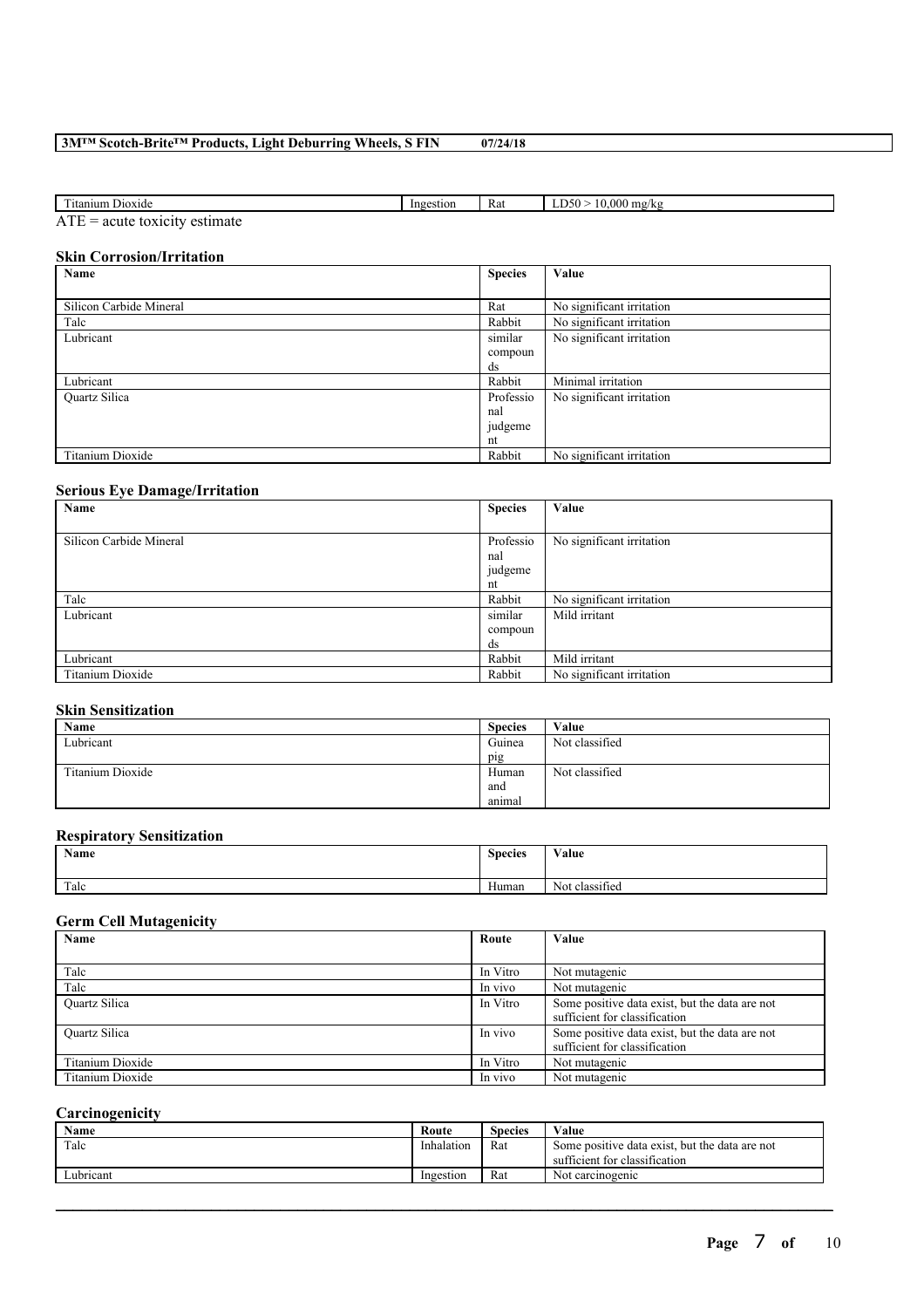## **3M™ Scotch-Brite™ Products, Light Deburring Wheels, S FIN 07/24/18**

| Lubricant        | Dermal     | Mouse    | Some positive data exist, but the data are not<br>sufficient for classification |
|------------------|------------|----------|---------------------------------------------------------------------------------|
| Quartz Silica    | Inhalation | Human    | Carcinogenic                                                                    |
|                  |            | and      |                                                                                 |
|                  |            | animal   |                                                                                 |
| Titanium Dioxide | Ingestion  | Multiple | Not carcinogenic                                                                |
|                  |            | animal   |                                                                                 |
|                  |            | species  |                                                                                 |
| Titanium Dioxide | Inhalation | Rat      | Carcinogenic                                                                    |

### **Reproductive Toxicity**

#### **Reproductive and/or Developmental Effects**

| Name | Route     | Value                          | <b>Species</b> | <b>Test Result</b>          | Exposure<br><b>Duration</b> |
|------|-----------|--------------------------------|----------------|-----------------------------|-----------------------------|
| Talc | Ingestion | Not classified for development | Rat            | <b>NOAEL 1.600</b><br>mg/kg | during<br>organogenesi      |

# **Target Organ(s)**

### **Specific Target Organ Toxicity - single exposure**

| Name      | Route      | Target Organ(s)        | Value                                                                              | <b>Species</b> | <b>Test Result</b>            | Exposure        |
|-----------|------------|------------------------|------------------------------------------------------------------------------------|----------------|-------------------------------|-----------------|
|           |            |                        |                                                                                    |                |                               | <b>Duration</b> |
| Lubricant | Inhalation | respiratory irritation | Some positive data exist, but the<br>data are not sufficient for<br>classification |                | <b>NOAEL Not</b><br>available |                 |

# **Specific Target Organ Toxicity - repeated exposure**

| Name                 | Route      | Target Organ(s)    | Value                                                             | <b>Species</b> | <b>Test Result</b>            | Exposure                 |
|----------------------|------------|--------------------|-------------------------------------------------------------------|----------------|-------------------------------|--------------------------|
|                      |            |                    |                                                                   |                |                               | <b>Duration</b>          |
| Talc                 | Inhalation | pneumoconiosis     | Causes damage to organs through<br>prolonged or repeated exposure | Human          | <b>NOAEL Not</b><br>available | occupational<br>exposure |
| Talc                 | Inhalation | pulmonary fibrosis | Not classified                                                    | Rat            | <b>NOAEL 18</b>               | 113 weeks                |
|                      |            | respiratory system |                                                                   |                | mg/m3                         |                          |
| <b>Ouartz Silica</b> | Inhalation | silicosis          | Causes damage to organs through                                   | Human          | <b>NOAEL Not</b>              | occupational             |
|                      |            |                    | prolonged or repeated exposure                                    |                | available                     | exposure                 |
| Titanium Dioxide     | Inhalation | respiratory system | Some positive data exist, but the                                 | Rat            | LOAEL 0.01                    | 2 years                  |
|                      |            |                    | data are not sufficient for                                       |                | mg/l                          |                          |
|                      |            |                    | classification                                                    |                |                               |                          |
| Titanium Dioxide     | Inhalation | pulmonary fibrosis | Not classified                                                    | Human          | <b>NOAEL Not</b>              | occupational             |
|                      |            |                    |                                                                   |                | available                     | exposure                 |

#### **Aspiration Hazard**

For the component/components, either no data are currently available or the data are not sufficient for classification.

Please contact the address or phone number listed on the first page of the SDS for additional toxicological information **on this material and/or its components.**

# **SECTION 12: Ecological information**

# **Ecotoxicological information**

Please contact the address or phone number listed on the first page of the SDS for additional ecotoxicological information on this material and/or its components.

# **Chemical fate information**

Please contact the address or phone number listed on the first page of the SDS for additional chemical fate information on this material and/or its components.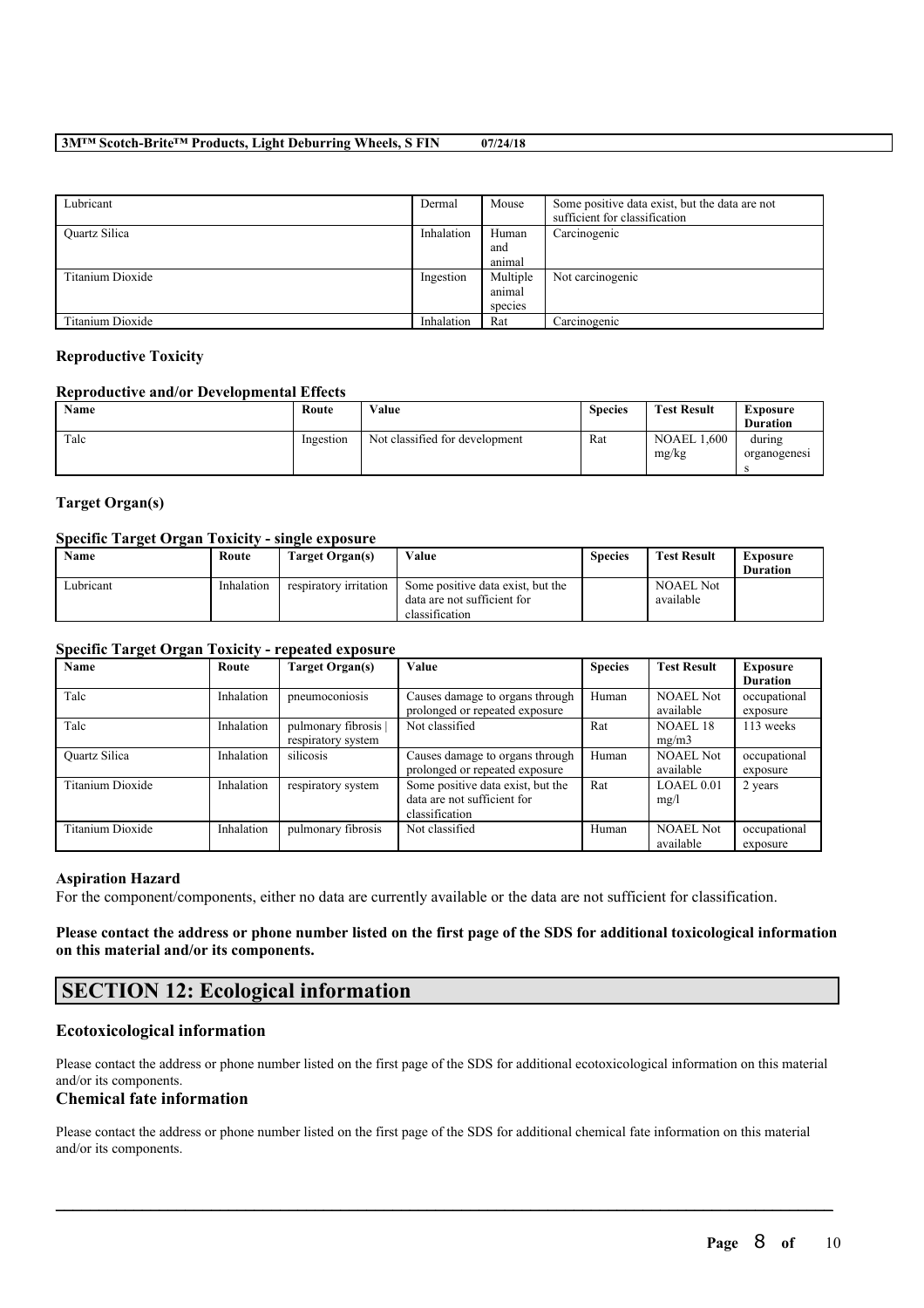# **SECTION 13: Disposal considerations**

# **13.1. Disposal methods**

Dispose of contents/ container in accordance with the local/regional/national/international regulations.

Prior to disposal, consult all applicable authorities and regulations to insure proper classification. The substrate that was abraded must be considered as a factor in the disposal method for this product. Dispose of waste product in a permitted industrial waste facility. As a disposal alternative, incinerate in a permitted waste incineration facility. Proper destruction may require the use of additional fuel during incineration processes. If no other disposal options are available, waste product may be placed in a landfill properly designed for industrial waste.

**EPA Hazardous Waste Number (RCRA):** Not regulated

# **SECTION 14: Transport Information**

Not regulated per U.S. DOT, IATA or IMO.

These transportation classifications are provided as a customer service. As the shipper YOU remain responsible for complying with all applicable laws and regulations, including proper transportation classification and packaging. 3M transportation classifications are based on product formulation, packaging, 3M policies and 3M understanding of applicable current regulations. 3M does not guarantee the accuracy of this classification information. This information applies only to transportation classification and not the packaging, labeling, or marking requirements. The original 3M package is certified for U.S. ground shipment only. If you are shipping by air or ocean, the package may not meet applicable regulatory requirements.

# **SECTION 15: Regulatory information**

# **15.1. US Federal Regulations**

Contact 3M for more information.

# **EPCRA 311/312 Hazard Classifications:**

**Physical Hazards** Not applicable

# **Health Hazards**

Not applicable

# **15.2. State Regulations**

Contact 3M for more information.

# **15.3. Chemical Inventories**

This product is an article as defined by TSCA regulations, and is exempt from TSCA Inventory listing requirements.

Contact 3M for more information.

# **15.4. International Regulations**

Contact 3M for more information.

**This SDS has been prepared to meet the U.S. OSHA Hazard Communication Standard, 29 CFR 1910.1200.**

 $\mathcal{L}_\mathcal{L} = \mathcal{L}_\mathcal{L} = \mathcal{L}_\mathcal{L} = \mathcal{L}_\mathcal{L} = \mathcal{L}_\mathcal{L} = \mathcal{L}_\mathcal{L} = \mathcal{L}_\mathcal{L} = \mathcal{L}_\mathcal{L} = \mathcal{L}_\mathcal{L} = \mathcal{L}_\mathcal{L} = \mathcal{L}_\mathcal{L} = \mathcal{L}_\mathcal{L} = \mathcal{L}_\mathcal{L} = \mathcal{L}_\mathcal{L} = \mathcal{L}_\mathcal{L} = \mathcal{L}_\mathcal{L} = \mathcal{L}_\mathcal{L}$ 

# **SECTION 16: Other information**